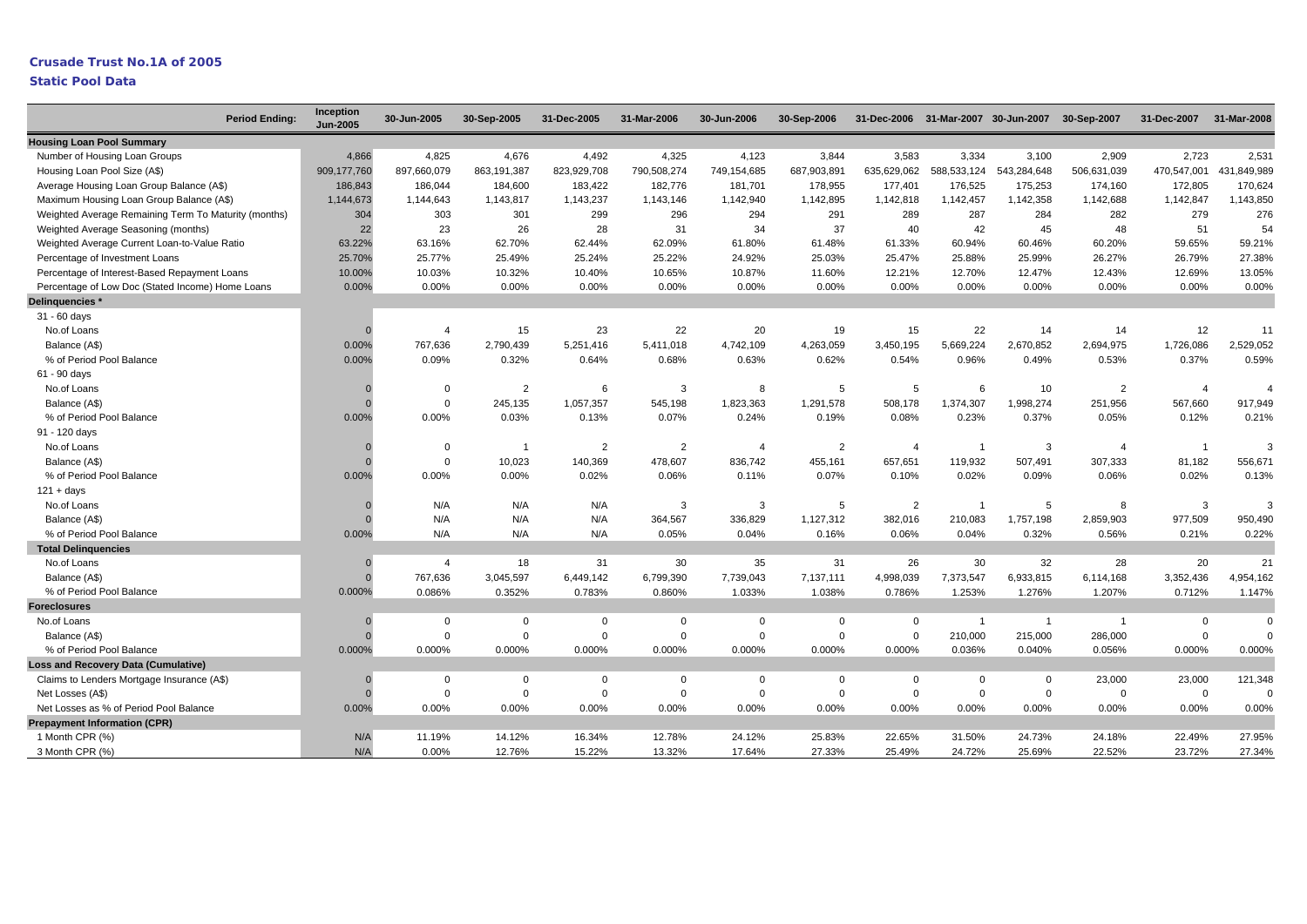#### **Static Pool Data**

| <b>Period Ending:</b>                                            | Inception<br><b>Jun-2005</b> | 30-Jun-2005 | 30-Sep-2005 | 31-Dec-2005 | 31-Mar-2006 | 30-Jun-2006 | 30-Sep-2006 |        |        | 31-Dec-2006 31-Mar-2007 30-Jun-2007 30-Sep-2007 |        | 31-Dec-2007 31-Mar-2008 |        |
|------------------------------------------------------------------|------------------------------|-------------|-------------|-------------|-------------|-------------|-------------|--------|--------|-------------------------------------------------|--------|-------------------------|--------|
| Profile by Current Loan-To-Value Ratio (% of Period Pool         |                              |             |             |             |             |             |             |        |        |                                                 |        |                         |        |
| Balance)                                                         |                              |             |             |             |             |             |             |        |        |                                                 |        |                         |        |
| 00.01% - 30.00%                                                  | 5.57%                        | 5.69%       | 5.72%       | 5.87%       | 6.25%       | 6.36%       | 6.63%       | 6.73%  | 7.04%  | 7.32%                                           | 7.51%  | 7.99%                   | 8.20%  |
| 30.01% - 35.00%                                                  | 3.26%                        | 3.19%       | 3.31%       | 3.26%       | 3.14%       | 3.20%       | 3.34%       | 3.43%  | 3.45%  | 3.46%                                           | 3.37%  | 3.21%                   | 3.38%  |
| 35.01% - 40.00%                                                  | 3.92%                        | 3.90%       | 4.05%       | 4.14%       | 4.35%       | 4.39%       | 4.60%       | 4.97%  | 4.95%  | 5.06%                                           | 5.53%  | 5.35%                   | 5.61%  |
| 40.01% - 45.00%                                                  | 5.48%                        | 5.56%       | 5.61%       | 5.84%       | 5.52%       | 5.88%       | 5.70%       | 5.20%  | 5.06%  | 5.30%                                           | 5.50%  | 6.20%                   | 6.65%  |
| 45.01% - 50.00%                                                  | 6.11%                        | 6.08%       | 6.36%       | 6.51%       | 6.47%       | 6.54%       | 6.51%       | 6.66%  | 7.23%  | 7.84%                                           | 7.77%  | 7.80%                   | 7.64%  |
| 50.01% - 55.00%                                                  | 7.07%                        | 6.92%       | 7.03%       | 6.80%       | 7.12%       | 7.12%       | 6.94%       | 7.33%  | 7.44%  | 7.49%                                           | 7.22%  | 7.65%                   | 7.76%  |
| 55.01% - 60.00%                                                  | 7.16%                        | 7.16%       | 7.48%       | 7.65%       | 7.81%       | 7.79%       | 8.61%       | 8.69%  | 8.89%  | 8.27%                                           | 8.01%  | 8.02%                   | 7.88%  |
| 60.01% - 65.00%                                                  | 8.57%                        | 8.47%       | 8.61%       | 8.95%       | 9.48%       | 9.56%       | 9.13%       | 8.78%  | 8.77%  | 8.86%                                           | 8.91%  | 9.03%                   | 8.61%  |
| 65.01% - 70.00%                                                  | 9.68%                        | 9.71%       | 9.40%       | 9.17%       | 8.97%       | 9.52%       | 9.23%       | 8.80%  | 8.13%  | 9.09%                                           | 9.23%  | 9.52%                   | 9.57%  |
| 70.01% - 75.00%                                                  | 10.41%                       | 10.53%      | 10.97%      | 11.52%      | 11.38%      | 11.37%      | 11.49%      | 11.29% | 12.29% | 11.62%                                          | 12.43% | 12.07%                  | 12.22% |
| 75.01% - 80.00%                                                  | 21.04%                       | 21.08%      | 19.78%      | 18.45%      | 17.74%      | 16.26%      | 15.59%      | 15.54% | 14.51% | 13.51%                                          | 12.46% | 11.12%                  | 10.82% |
| 80.01% - 85.00%                                                  | 2.03%                        | 2.18%       | 2.30%       | 2.42%       | 2.61%       | 2.76%       | 2.89%       | 3.30%  | 3.19%  | 3.51%                                           | 3.87%  | 4.17%                   | 4.60%  |
| 85.01% - 90.00%                                                  | 4.89%                        | 4.79%       | 4.53%       | 4.78%       | 5.01%       | 5.13%       | 5.24%       | 5.46%  | 5.34%  | 5.10%                                           | 5.15%  | 5.32%                   | 4.68%  |
| 90.01% - 95.00%                                                  | 4.80%                        | 4.74%       | 4.86%       | 4.61%       | 4.08%       | 4.11%       | 3.98%       | 3.83%  | 3.68%  | 3.51%                                           | 2.99%  | 2.46%                   | 2.28%  |
| 95.01% - 100.00%                                                 | 0.00%                        | 0.00%       | 0.00%       | 0.03%       | 0.06%       | 0.00%       | 0.04%       | 0.00%  | 0.05%  | 0.09%                                           | 0.00%  | 0.10%                   | 0.11%  |
| 100.00%+                                                         | 0.00%                        | 0.00%       | 0.00%       | 0.03%       | 0.06%       | 0.00%       | 0.07%       | 0.00%  | 0.00%  | 0.00%                                           | 0.06%  | 0.00%                   | 0.00%  |
| Profile by Loan Product (% of Period Pool Balance)               |                              |             |             |             |             |             |             |        |        |                                                 |        |                         |        |
| 1 Year Fixed                                                     | 1.93%                        | 1.93%       | 1.60%       | 0.82%       | 0.14%       | 0.20%       | 0.17%       | 0.18%  | 0.20%  | 0.26%                                           | 0.27%  | 0.36%                   | 0.77%  |
| 2 Year Fixed                                                     | 1.31%                        | 1.29%       | 1.23%       | 1.25%       | 1.26%       | 1.36%       | 1.48%       | 1.53%  | 1.03%  | 1.04%                                           | 1.19%  | 1.45%                   | 2.07%  |
| 3 Year Fixed                                                     | 9.74%                        | 9.85%       | 10.07%      | 10.37%      | 10.58%      | 11.19%      | 12.61%      | 13.24% | 13.83% | 14.20%                                          | 14.59% | 14.54%                  | 7.74%  |
| 4 Year Fixed                                                     | 0.08%                        | 0.08%       | 0.09%       | 0.09%       | 0.09%       | 0.10%       | 0.13%       | 0.25%  | 0.26%  | 0.17%                                           | 0.15%  | 0.14%                   | 0.29%  |
| 5 Year Fixed                                                     | 5.11%                        | 5.21%       | 5.29%       | 5.52%       | 5.90%       | 6.06%       | 6.63%       | 7.21%  | 7.78%  | 8.30%                                           | 8.96%  | 9.95%                   | 11.67% |
| Basic Home Loan/STG Essential Home Loan/GAHL                     | 27.45%                       | 27.64%      | 27.73%      | 27.62%      | 27.64%      | 27.63%      | 26.67%      | 25.79% | 25.17% | 24.36%                                          | 24.07% | 23.64%                  | 23.71% |
| Standard Variable                                                | 9.19%                        | 9.22%       | 9.65%       | 10.77%      | 11.04%      | 10.54%      | 9.84%       | 9.56%  | 9.46%  | 9.51%                                           | 9.35%  | 9.80%                   | 13.23% |
| Other Variable                                                   | 45.19%                       | 44.77%      | 44.34%      | 43.55%      | 43.34%      | 42.92%      | 42.46%      | 42.24% | 42.28% | 42.16%                                          | 41.41% | 40.12%                  | 40.52% |
| Profile by Loan Rate (% of Period Pool Balance)                  |                              |             |             |             |             |             |             |        |        |                                                 |        |                         |        |
| 4.01% - 4.50%                                                    | 0.00%                        | 0.00%       | 0.00%       | 0.00%       | 0.00%       | 0.00%       | 0.00%       | 0.00%  | 0.00%  | 0.00%                                           | 0.00%  | 0.00%                   | 0.00%  |
| 4.51% - 5.00%                                                    | 0.00%                        | 0.00%       | 0.00%       | 0.00%       | 0.00%       | 0.00%       | 0.00%       | 0.00%  | 0.00%  | 0.00%                                           | 0.00%  | 0.00%                   | 0.00%  |
| 5.01% - 5.50%                                                    | 0.00%                        | 0.00%       | 0.00%       | 0.00%       | 0.00%       | 0.00%       | 0.00%       | 0.00%  | 0.00%  | 0.00%                                           | 0.00%  | 0.00%                   | 0.00%  |
| 5.51% - 6.00%                                                    | 1.94%                        | 1.87%       | 1.57%       | 0.83%       | 0.37%       | 0.27%       | 0.09%       | 0.08%  | 0.08%  | 0.09%                                           | 0.10%  | 0.10%                   | 0.11%  |
| 6.01% - 6.50%                                                    | 9.92%                        | 9.74%       | 9.08%       | 7.74%       | 6.40%       | 6.51%       | 6.67%       | 6.79%  | 7.19%  | 7.55%                                           | 7.74%  | 7.38%                   | 1.15%  |
| 6.51% - 7.00%                                                    | 71.96%                       | 72.10%      | 72.81%      | 74.02%      | 75.57%      | 64.73%      | 12.27%      | 12.41% | 11.88% | 11.44%                                          | 11.45% | 10.52%                  | 8.55%  |
| 7.01% - 7.50%                                                    | 16.08%                       | 16.20%      | 16.46%      | 17.36%      | 17.61%      | 17.91%      | 65.59%      | 54.77% | 55.30% | 55.65%                                          | 5.34%  | 5.34%                   | 5.61%  |
| 7.51% - 8.00%                                                    | 0.09%                        | 0.09%       | 0.07%       | 0.05%       | 0.05%       | 10.57%      | 15.38%      | 16.33% | 16.02% | 15.69%                                          | 60.95% | 51.64%                  | 2.76%  |
| 8.01% - 8.50%                                                    | 0.00%                        | 0.00%       | 0.00%       | 0.00%       | 0.00%       | 0.00%       | 0.00%       | 9.62%  | 9.52%  | 9.57%                                           | 14.42% | 15.16%                  | 4.00%  |
| 8.51% - 9.00%                                                    | 0.00%                        | 0.00%       | 0.00%       | 0.00%       | 0.00%       | 0.00%       | 0.00%       | 0.00%  | 0.00%  | 0.00%                                           | 0.00%  | 9.84%                   | 59.79% |
| $9.01\% - 9.50\%$                                                | 0.00%                        | 0.00%       | 0.00%       | 0.00%       | 0.00%       | 0.00%       | 0.00%       | 0.00%  | 0.00%  | 0.00%                                           | 0.00%  | 0.00%                   | 18.03% |
| Profile by Geographic Distribution (% of Period Pool<br>Balance) |                              |             |             |             |             |             |             |        |        |                                                 |        |                         |        |
| <b>Australian Capital Territory</b>                              | 4.98%                        | 5.00%       | 5.07%       | 5.11%       | 5.03%       | 4.99%       | 4.82%       | 4.82%  | 4.59%  | 4.57%                                           | 4.34%  | 4.18%                   | 4.32%  |
| New South Wales                                                  | 59.04%                       | 59.20%      | 59.16%      | 58.99%      | 59.19%      | 59.42%      | 60.02%      | 59.68% | 60.05% | 60.55%                                          | 60.58% | 60.54%                  | 60.92% |
| Victoria                                                         | 16.33%                       | 16.31%      | 16.33%      | 16.42%      | 16.23%      | 16.23%      | 15.99%      | 16.20% | 16.07% | 16.18%                                          | 16.18% | 16.13%                  | 15.75% |
| Queensland                                                       | 6.47%                        | 6.40%       | 6.33%       | 6.38%       | 6.48%       | 6.37%       | 6.17%       | 6.00%  | 5.91%  | 5.71%                                           | 5.74%  | 5.68%                   | 5.62%  |
| South Australia                                                  | 10.93%                       | 10.86%      | 10.84%      | 10.89%      | 10.91%      | 10.91%      | 11.02%      | 11.33% | 11.43% | 11.09%                                          | 11.34% | 11.65%                  | 11.54% |
| Western Australia                                                | 1.87%                        | 1.87%       | 1.90%       | 1.85%       | 1.85%       | 1.78%       | 1.68%       | 1.66%  | 1.64%  | 1.63%                                           | 1.56%  | 1.54%                   | 1.54%  |
| Northern Territory                                               | 0.19%                        | 0.17%       | 0.17%       | 0.16%       | 0.11%       | 0.12%       | 0.11%       | 0.12%  | 0.13%  | 0.08%                                           | 0.09%  | 0.09%                   | 0.10%  |
| Tasmania                                                         | 0.18%                        | 0.19%       | 0.19%       | 0.20%       | 0.20%       | 0.18%       | 0.19%       | 0.19%  | 0.18%  | 0.19%                                           | 0.20%  | 0.19%                   | 0.20%  |
|                                                                  |                              |             |             |             |             |             |             |        |        |                                                 |        |                         |        |

\* Banding of loans of 121+ days delinquency commenced

from January 2006. Pre-January 2006, break-up of delinquent

loans between 91-120 days and 121+ days is not available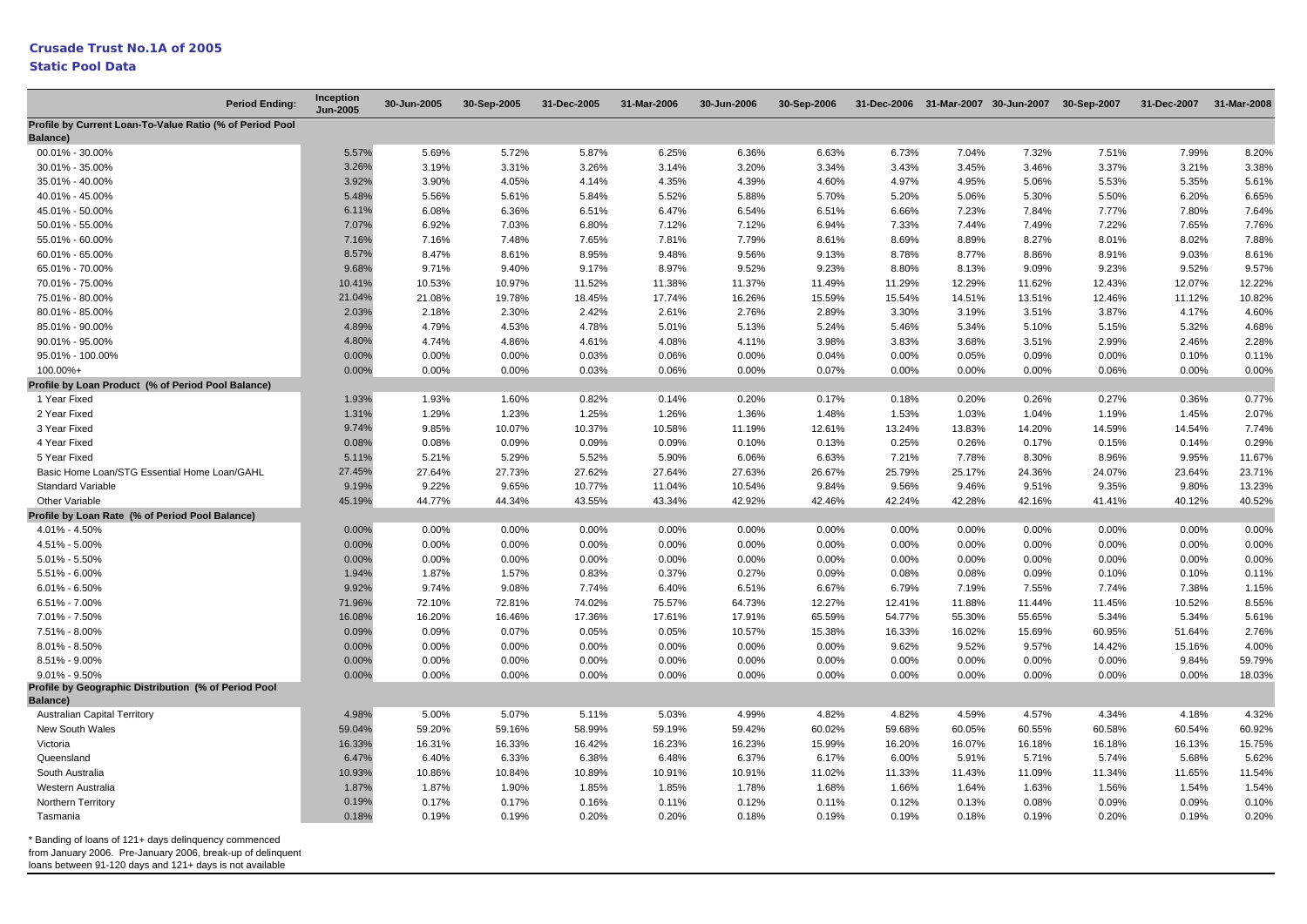#### **Static Pool Data**

|                                                      | Period Ending: 30-Jun-2008 |             |
|------------------------------------------------------|----------------------------|-------------|
| <b>Housing Loan Pool Summary</b>                     |                            |             |
| Number of Housing Loan Groups                        |                            | 2,367       |
| Housing Loan Pool Size (A\$)                         |                            | 401,412,358 |
| Average Housing Loan Group Balance (A\$)             |                            | 169,587     |
| Maximum Housing Loan Group Balance (A\$)             |                            | 1,144,960   |
| Weighted Average Remaining Term To Maturity (months) |                            | 273         |
| Weighted Average Seasoning (months)                  |                            | 57          |
| Weighted Average Current Loan-to-Value Ratio         |                            | 58.84%      |
| Percentage of Investment Loans                       |                            | 27.60%      |
| Percentage of Interest-Based Repayment Loans         |                            | 13.29%      |
| Percentage of Low Doc (Stated Income) Home Loans     |                            | 0.00%       |
| Delinquencies *                                      |                            |             |
| 31 - 60 days                                         |                            |             |
| No.of Loans                                          |                            | 15          |
| Balance (A\$)                                        |                            | 2,753,885   |
| % of Period Pool Balance                             |                            | 0.69%       |
| 61 - 90 days                                         |                            |             |
| No.of Loans                                          |                            | 3           |
| Balance (A\$)                                        |                            | 768,760     |
| % of Period Pool Balance                             |                            | 0.19%       |
| 91 - 120 days                                        |                            |             |
| No.of Loans                                          |                            | 2           |
| Balance (A\$)                                        |                            | 1,031,911   |
| % of Period Pool Balance                             |                            | 0.26%       |
| $121 + days$                                         |                            |             |
| No.of Loans                                          |                            | 2           |
| Balance (A\$)                                        |                            | 707,895     |
| % of Period Pool Balance                             |                            | 0.18%       |
| <b>Total Delinguencies</b>                           |                            |             |
| No.of Loans                                          |                            | 22          |
| Balance (A\$)                                        |                            | 5,262,452   |
| % of Period Pool Balance                             |                            | 1.311%      |
| <b>Foreclosures</b>                                  |                            |             |
| No.of Loans                                          |                            |             |
| Balance (A\$)                                        |                            | 511,525     |
| % of Period Pool Balance                             |                            | 0.127%      |
| Loss and Recovery Data (Cumulative)                  |                            |             |
| Claims to Lenders Mortgage Insurance (A\$)           |                            | 149,038     |
| Net Losses (A\$)                                     |                            | O           |
| Net Losses as % of Period Pool Balance               |                            | 0.00%       |
| <b>Prepayment Information (CPR)</b>                  |                            |             |
| 1 Month CPR (%)                                      |                            | 15.80%      |
| 3 Month CPR (%)                                      |                            | 23.60%      |